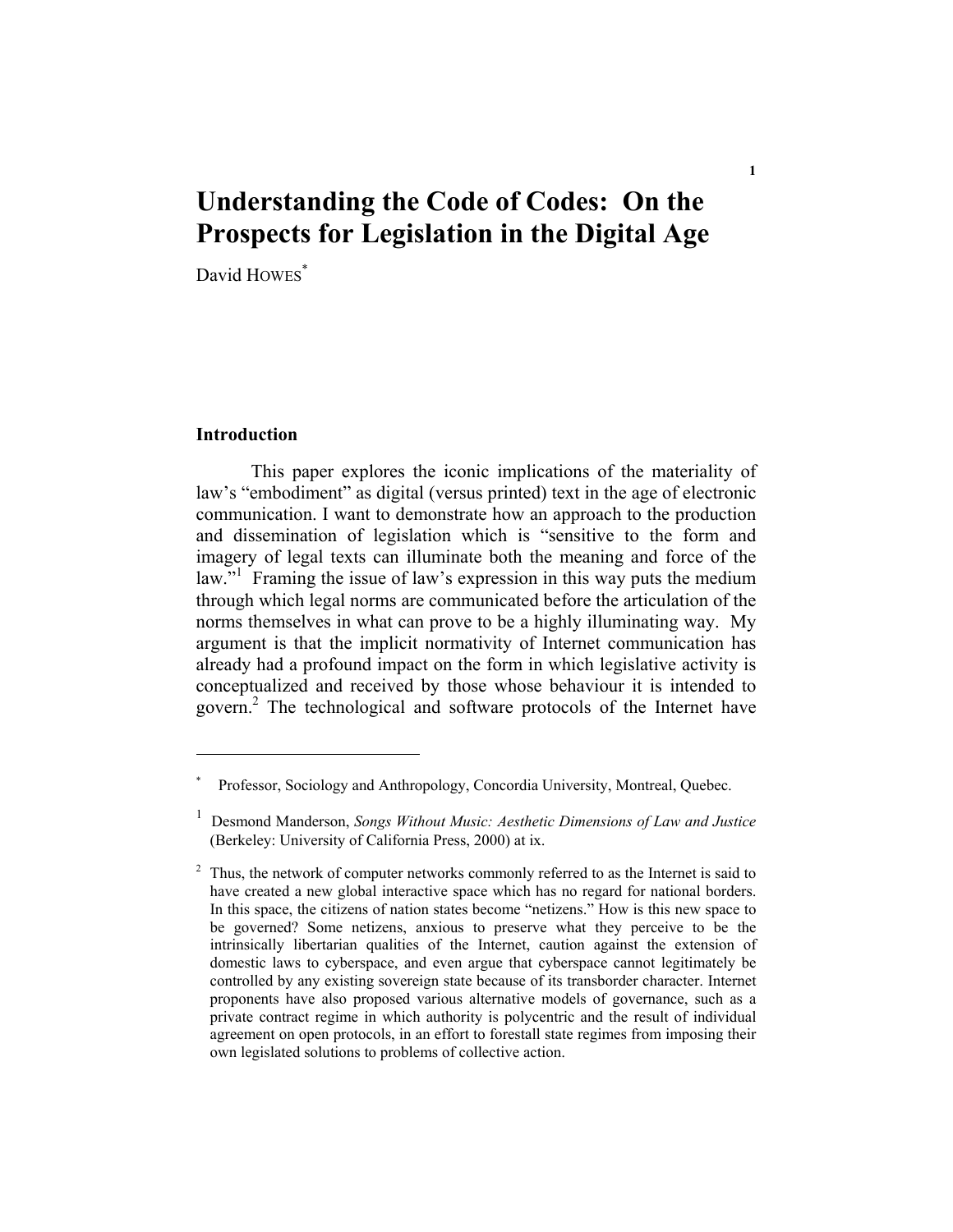become the code of codes in the digital age. Increasingly in the future, the legitimacy of legislative activity will depend on the extent to which it can be perceived to fit within the norms dictated by the infrastructure of Internet communication. Interactivity and polycentricity would then take precedence over stability and generality as criteria of legislative validity.

 By way of illustration, consider the very different understanding of authorship and authority which digital texts can be seen to body forth compared to printed texts. Digital texts have the potential to be interactive, whereas there is no back and forth between sender and receiver with printed texts. This makes the former appear more collaborative than "authoritative" (in the conventional unidirectional sense that a printed text displays). How much does our common sense notion of the (top down) authority of legislative texts depend on their form as printed texts? To what extent are the conventional legislative values of, for example, relative stability, generality and non-contradiction, a simple reflection of the implicit normative structure of a print-based legal and political order (or typodemocracy) and not therefore suited to an electronic order (or cyberdemocracy) where fluidity rather than stability, and rerouting rather than non-contradiction, would tend to figure as norms?

 This paper begins with a brief survey of some of the dominant developmental trends of cyberspace—most notably, interactivity, accessibility and convergence (or multi-sensoriality)—all of which may be summed up by reference to the notion of "secondary orality" (defined below). The paper then traces the implications of these transformations and trends for the future of the legislative process.

## **Charting Cybertrends**

 The Internet is becoming an increasingly enveloping environment, or "world unto itself." For instance, the members of a so-called virtual community may be widely dispersed geographically and yet enjoy instant communication due to the collapsed space-time of the Internet. Furthermore, the body image which a user presents in cyberspace need in no way correspond to his or her actual physical body. The virtual identities of cyberspace allow people to escape the particular physical and cultural conditions of their embodied realities and reconstitute themselves as whomever and whatever they wish. Cyberspace is thus a realm of virtual selves as well as communities.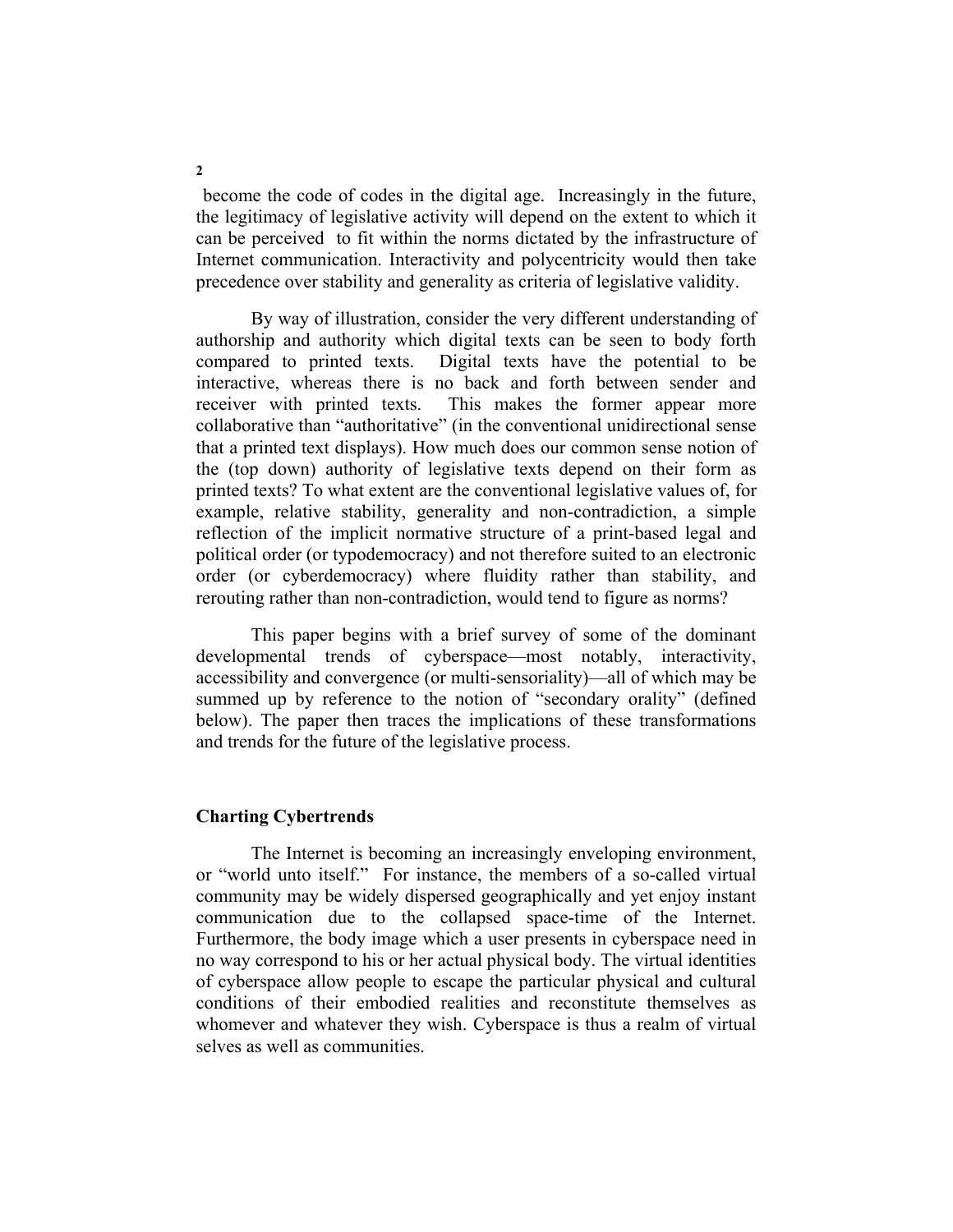At the same time, computer use is becoming increasingly integrated with everyday life, or part of a "seamless web." The integrative character of web-based existence can be illustrated by considering briefly how the interactivity, accessibility, and sensoriality (or convergence) of electronic media have been evolving in recent years.

 The transition from mainframe to personal computers, and from computing being the preserve of technical experts, such as engineers and software programmers, to it figuring centrally in many peoples' work and/or leisure activities, has had a major impact on the common sense understanding of the role of computers in society. Computers have become quotidian devices, and they have facilitated a qualitatively new form of sociality. This new form of sociality is grounded in technologically mediated interactivity.

 One of the earliest (and still among the most popular) embodiments of this new sociality is the network of on-line news/discussion groups known as Usenet, where users are able to post, read, and respond to messages pertaining to a specific topic area, and a record or "thread" of all past discussions on the topic is maintained that can be consulted by new or on-going participants. Multi-User Domains (MUDs) and MUD Object-Oriented (MOOs) represent another early example of the new sociality. These consist of large-scale, collaboratively constructed, on-line environments, where:

"participants enter textual descriptions of imaginary places that others can visit, and of objects and robotic characters that populate those places, awaiting scripted interaction with future visitors. The underlying software ties all the description and scripts together to create a single, continually evolving environment and provides an opportunity for [the user] to meet and interact with other participants in that environment."<sup>3</sup>

MUDs and MOOs constitute virtual environments which are evidently quite literary, or text-based. However, it is instructive to consider how the

<sup>3</sup> William Mitchell, "Replacing Place" in Peter Lunenfeld, ed., *The Digital Dialectic: New Essays on New Media* (Cambridge: The MIT Press, 1999) at 114.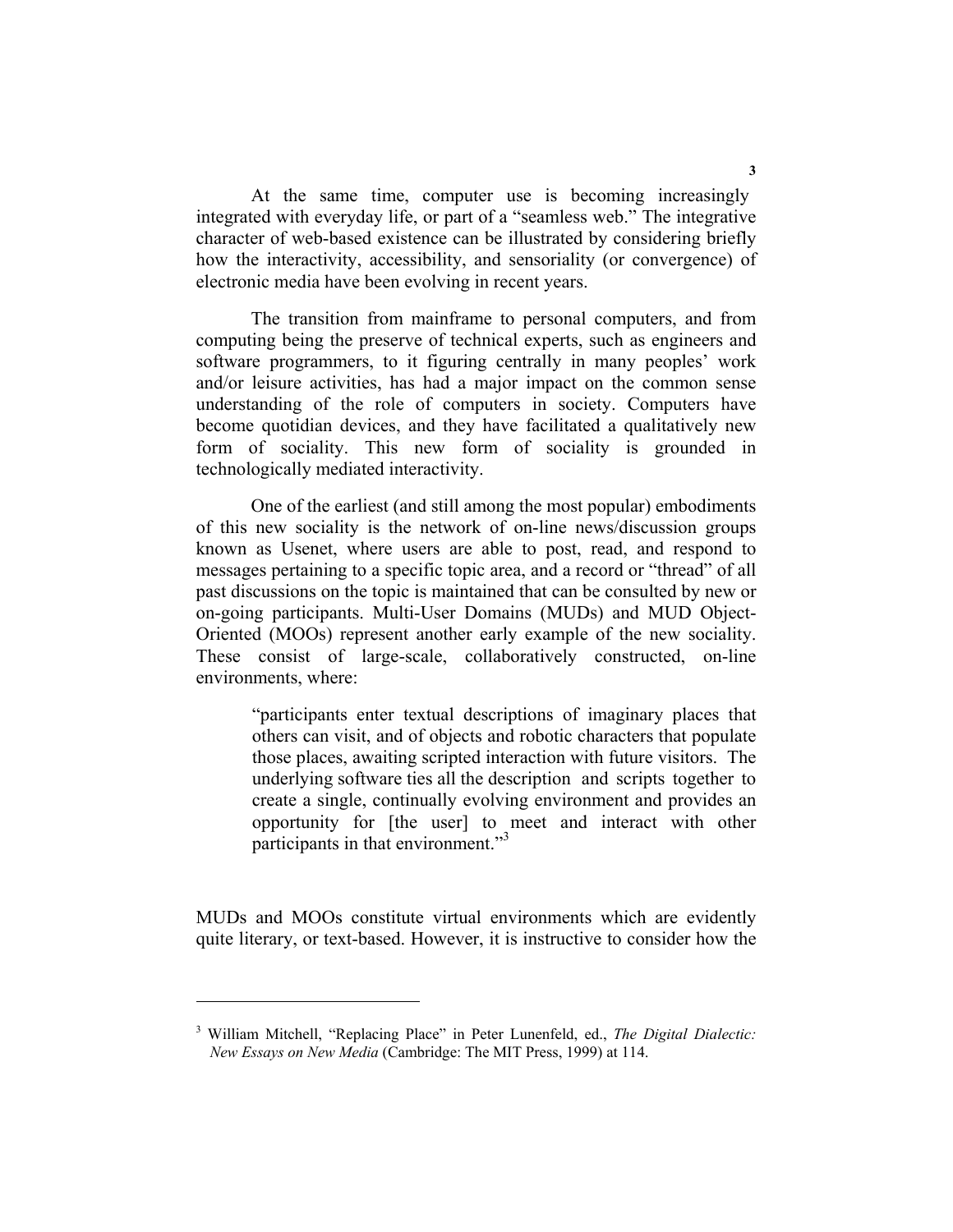textuality of these virtual worlds contrasts with the textuality of, for example, a novel. Like a novel:

"they textually construct complex places where the lives of many characters simultaneously unfold and interact, but they are collaboratively authored rather than the work of one person, and they are indefinitely in progress and constantly being extended not closed and complete like a novel. Instead of turning pages, [the user] explores them by typing commands or pointing-and-clicking to move around and evoke responses."<sup>4</sup>

The heavy dependence on text and typed commands of these early virtual environments has been augmented and/or supplanted by graphic interfaces, as well as by sound and synchronization, and most recently by 3D shared-space (i.e. virtual reality) technology as the field of "interactive digital entertainment" has attracted increasing capital investment and development.<sup>5</sup> The many diverse projects on which engineers and programmers in this field are now working include developing "Intelligent", sensorially aware virtual beings and creating interactive cyber movies in which viewers can participate as actors and direct the  $plot<sup>6</sup>$ 

 Another growing trend is that of ubiquitous computing. This term is used to mean that computing will take place not only within the personal computer as we know it today but in many objects of everyday life, significantly augmenting accessibility. For example, a major Canadian communications company has developed an interactive telephone device, which comes with a small display screen, that permits the residents of a model "wired" community (Stonehaven West) to access a sort of "electronic mall" where they can "pay bills, do their banking, view advertisements, compare prices, order prescriptions, make purchases, and even read news headlines without ever leaving the house or turning on

<sup>4</sup> Ibid.

 $5$  Ibid at 115-27.

<sup>6</sup> Gloriana Davenport, "Your Own Virtual Storyworld" (November 2000) 283, 5 *Scientific American* 79 (hereinafter "Virtual Storyworld")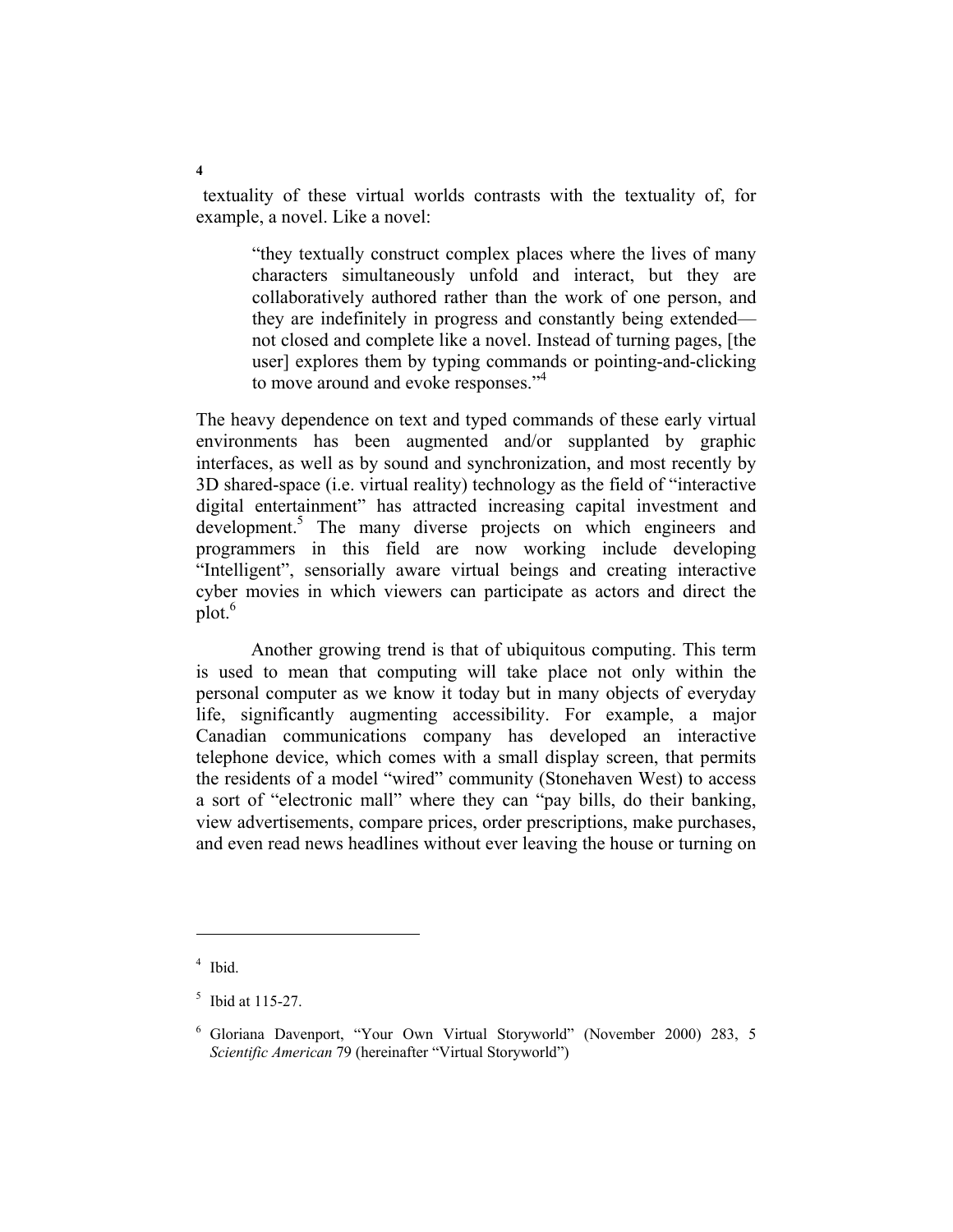their personal computer."<sup>7</sup> Of course, the telephone is a rather obvious instrument of commercial and informational exchange. Hence the current drive to enlist all sorts of other, less obvious home appliances for this purpose: one computer company recently unveiled a microwave oven which can support e-mail and electronic banking.<sup>8</sup>

 The goal of the ubiquitous computing movement is for houses to contain extensive interactivity programs, thereby making the home into a computer and completing the revolution which began with bringing the personal computer into the home. To this end, thin holographic monitors placed on the wall or in windows could allow inhabitants to enter cyberspace from many different locations in the house. This would be done through simple cues such as voice commands or even a glance, which could be registered and interpreted by a sensing device.<sup>9</sup> Ubiquitous computing, then, will eventually make every physical surface into a potential electronic interface, or Internet access node.

 In addition to the multiplication of devices and surfaces in the physical world which can serve as Internet access points, there has been an extraordinary proliferation in the range and nature of sites which Internet users can visit. Not only commercial institutions, but governmental and non-governmental organizations, as well as countless individuals, have been caught up in the rush to create on-line identities in the form of Web pages which disseminate information and/or offer access to services. New norms of accessibility have emerged in the process, and appear to be reshaping not only what it means to be a consumer (as in the whole "electronic mall" or e-commerce phenomenon) but also what it means to be a citizen in liberal democratic society. For example, there is a growing demand for governments to ensure universal Internet access for their citizens on the assumption that meaningful participation in public life is dependent on access to the informational resources of the Internet, and enabling such access would of itself suffice to overcome the inequities in

<sup>7</sup> Darin Barney, *Prometheus Wired: The Hope for Democracy in the Age of Network Technology* (Vancouver: UBC Press, 2000) at 170 (hereinafter *Prometheus Wired*.

<sup>8</sup> W. Wayt Gibbs, "As We May Live" (November 2000) 283, 5 *Scientific American* 36

<sup>&</sup>lt;sup>9</sup> Ibid.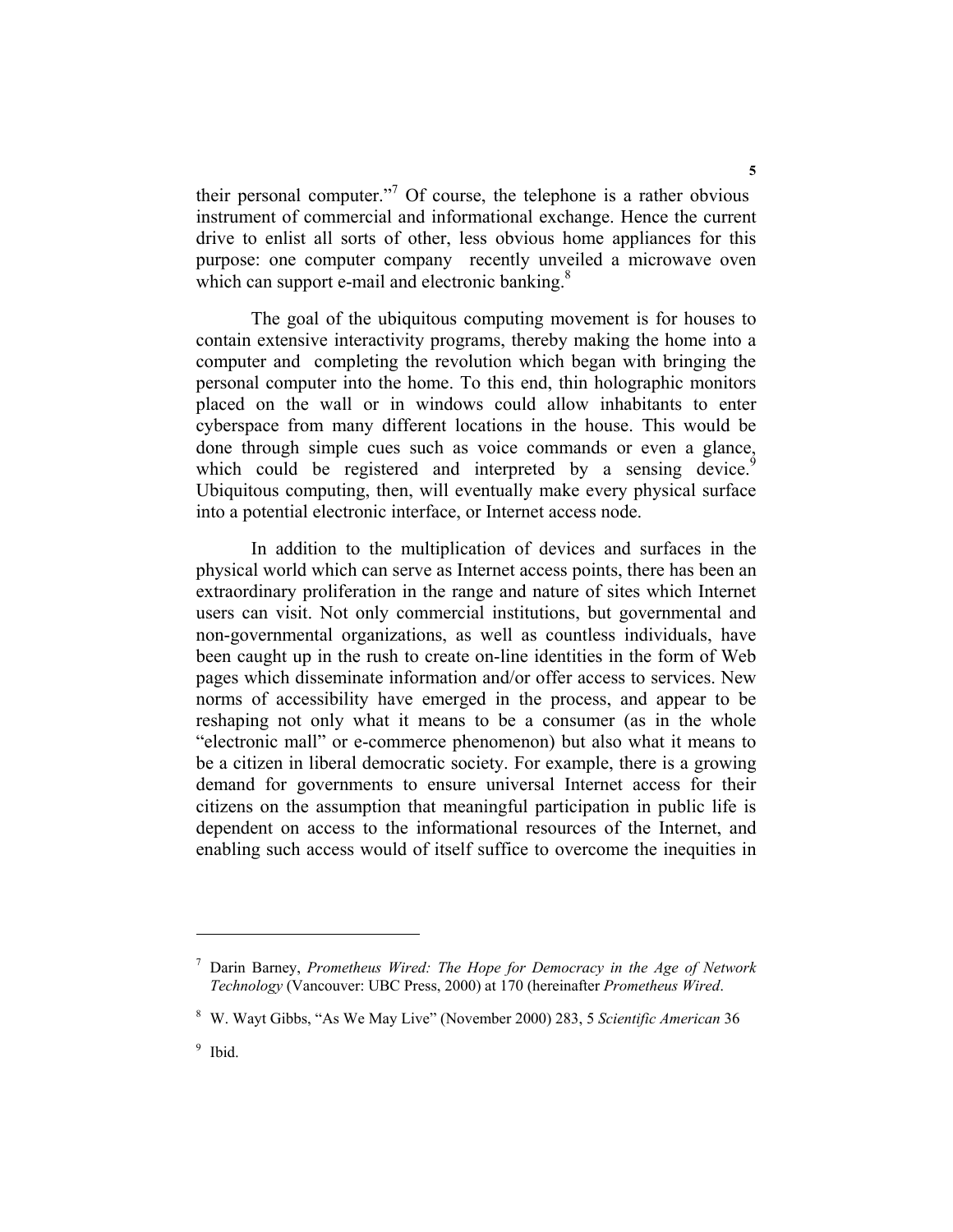the distribution of information and income that currently stand in the way of full civic participation.<sup>10</sup>

 One image of how the new norms of accessibility supported by network technology are fueling new forms of civic participation is the image of the homeless man at a computer terminal in a public library writing an e-mail to his local member of parliament. Another image is the model of "keypad democracy" which Lawrence Grossman champions in *The Electronic Republic.* According to Grossman, the obstacles of scale which have tended to thwart strong democratic participation in the past are being overcome by recent developments in network technology: "Using a combination telephone-video screen computer, citizens will be capable of participating in audio- and videophone calls, teleconferences, tele-debates, tele-discussions, tele-forums and electronic town meetings."11 Time and distance will thus cease to figure as factors limiting participation. Given that the consent of the governed can be measured every minute by electronic plebiscite rather than having to wait three to four years for a general election, some thinkers have begun to question whether representative democracy might have lost its *raison d'etre* and should not be replaced by direct (electronic) democracy.<sup>12</sup>

 A third major trend, which was already touched upon in the discussion of interactivity and accessibility above, is that of convergence. This term refers to the way in which digitization is facilitating the transformation of previously distinct media, such as music, movies and video games, into a single medium that delivers high resolution audio and video content that is also interactive.<sup>13</sup> This transformation, which began in the mid-1990s, has enabled Internet users to construct and access virtual environments which are infinitely more engaging than the MUDs and

**6** 

 $10$  On the presumed association between connectivity and democracy see Barney, *Prometheus Wired* at 172-73.

<sup>&</sup>lt;sup>11</sup> Lawrence K. Grossman, *The Electronic Republic: Reshaping Democracy in the Computer Age* (New York: Viking, 1995), p. 148.

<sup>&</sup>lt;sup>12</sup> Andrew Shapiro, *The Control Revolution* (New York: Public Affairs, 1999) at 155.

<sup>&</sup>lt;sup>13</sup> Peter Forman and Robert Saint John, "Creating Convergence" (November 2000) 283, 5 *Scientific American* 50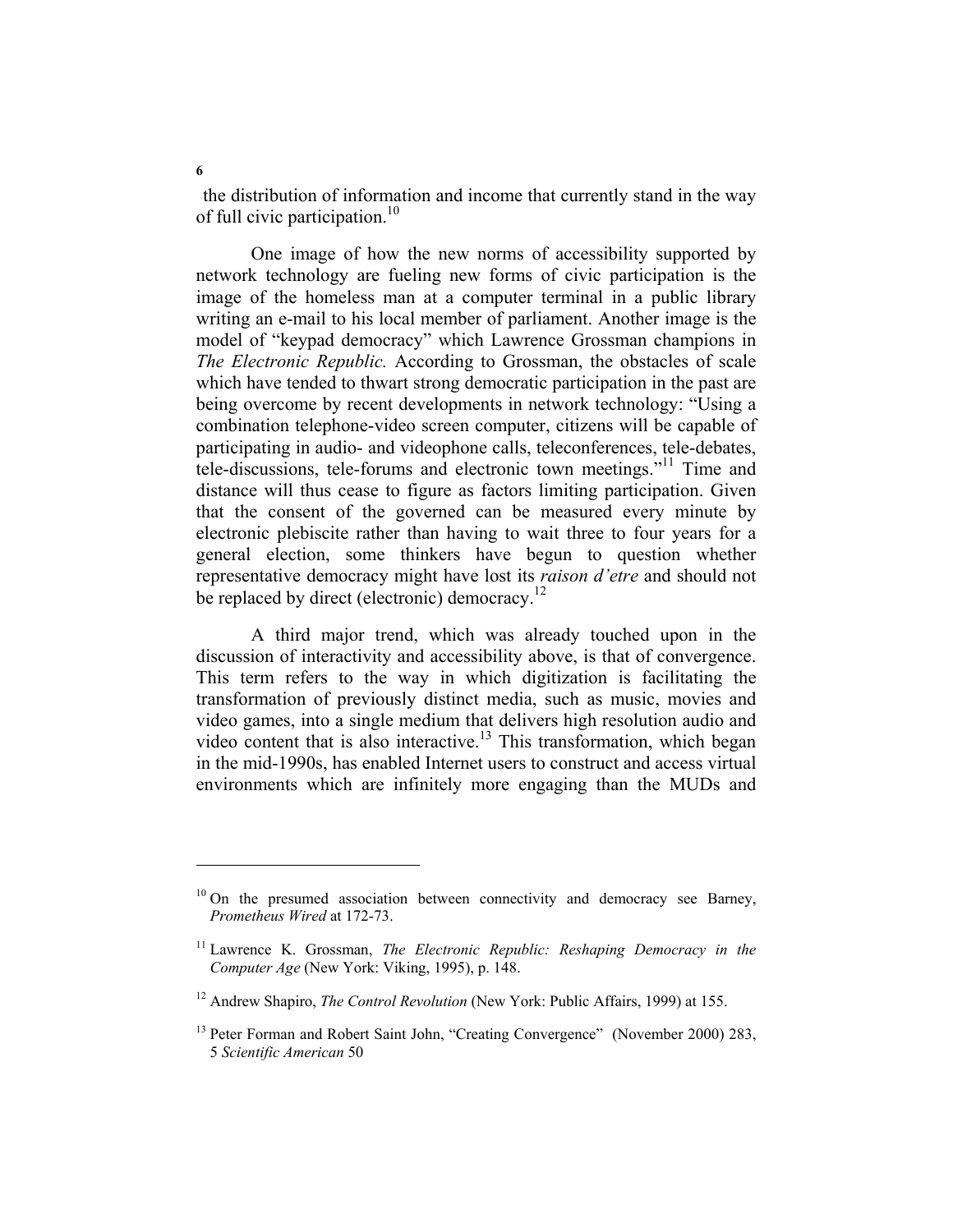MOOs discussed earlier because, in lieu of strictly text-based applications, they contain text, sound and graphic as well as moving image applications.

 There is no reason the merging of media that is unfolding presently should stop at audio and video content, however, for "digitization establishes the means for translating and reintegrating [all] the senses<sup>"14</sup> In other words, while cyberspace may be a multimedia environment today, it promises to become a multi-sensory surround tomorrow. Technology has already been developed which will allow the sensations of smell and touch to be transmitted electronically. An odour synthesizer has recently been put on the market which can be attached to computers to transmit odours. The synthesizer consists of a small black box with tiny vials of scent inside. When a message is received the machine blends a selection of basic essences and then blows the required scent out through an air vent. Such olfactory signals could accompany movies, advertisements and electronic books, or could be sent by e-mail.

 There are a number of haptic devices being developed and currently in use which make it possible to transform electronic messages into tactile sensations. A typical haptic device is a computer-controlled glove which, when worn, gives users the sensation of holding and feeling computer-generated objects. Researchers look ahead to the creation of a "haptic suit" which would enable users to feel computer-generated sensations all over their bodies.<sup>15</sup>

 The invention of a haptic suit gives new meaning to McLuhan's slogan, "the medium is the massage." This development also points to how, with the arrival of the secondary oral culture supported by network technology, the separation of the senses and privileging of vision as *the* information sense in chirographic (writing-) and typographic (print-based) cultures is now being reversed. As Ong has observed, in primary oral cultures words are dynamic and are always accompanied by sensations in other modalities (kinaesthetic, olfactory, etc.) because of the co-presence of speaker and listener, whereas "writing moves words from the sound

<sup>14</sup> Cathryn Vasseleu, "Virtual Bodies/Virtual Worlds" in David Holmes, ed., *Virtual Politics: Identity and Community in Cyberspace* (London: Sage, 1997) at 50.

<sup>15</sup> David Pescovitz, "Getting Real in Cyberspace" (November 1999) 282, 5 *Scientific American* 48.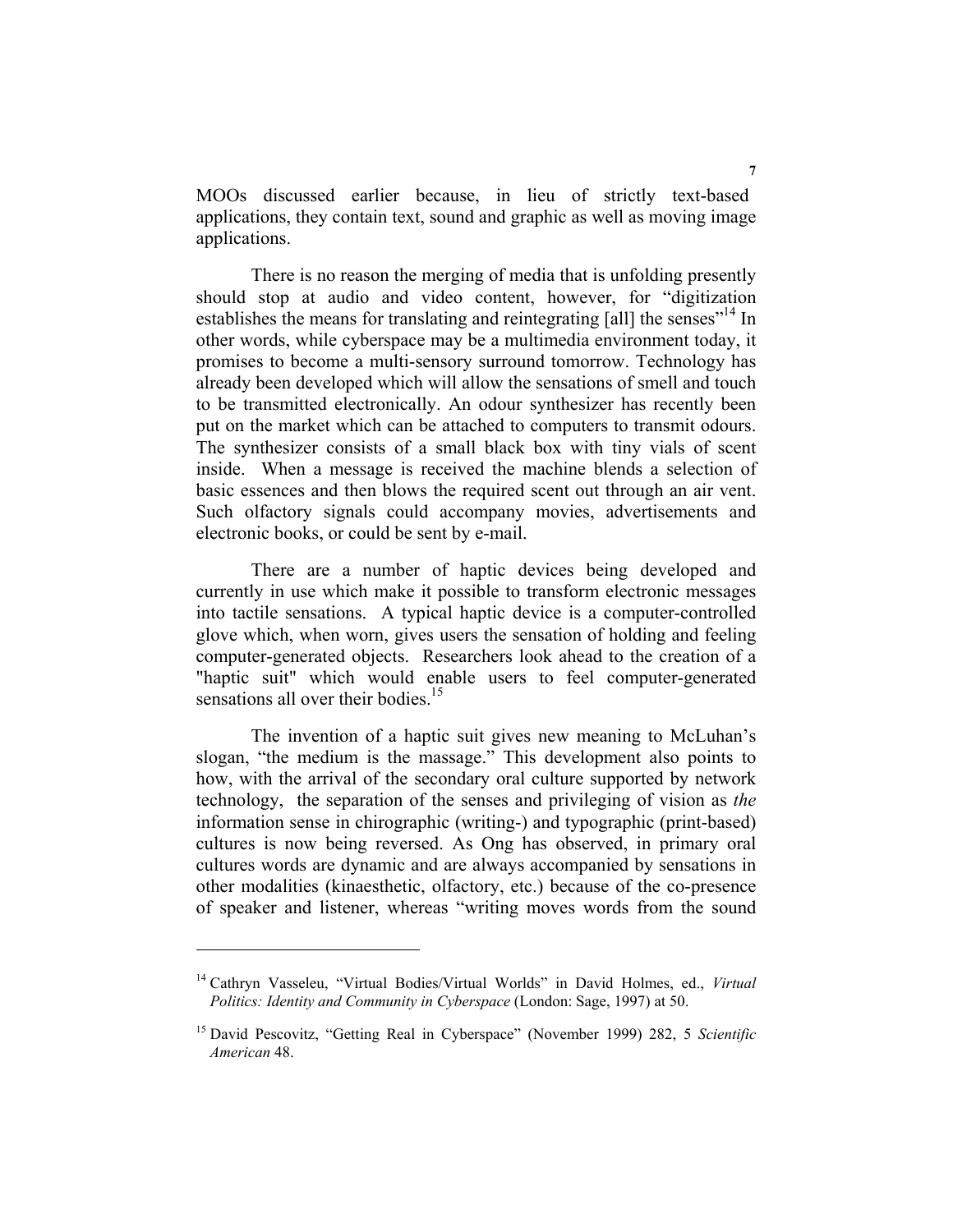world to a world of visual space," turning words from events into mere representations, and "print locks words into position in this space," heightening the perception of the fixity and closure of the text.<sup>16</sup>There is an emotional as well as sensory cost to the transition from the spoken to the written or printed word as the modal medium of communication in a culture, according to Ong, because of the way writing "separates the knower from the known and thus sets up conditions for 'objectivity' in the sense of personal disengagement or distancing."17 In oral cultures, memory is everything (there is no separation between the knower and the known), and the stress is on empathy, or "feeling along with," rather than objectivity.

 It will be appreciated how the drive to converge diverse media, and the reintegration of the proximity senses of touch and smell, into the communication process will have the effect of uniting what writing and print tended to split asunder and of exciting passions which were formerly suppressed.

 In closing this brief survey of cybertrends, a further word is in order about the word. In the digital age, words no longer stand still the way they were forced to do in the age of print. Printed texts are fixed but digital texts are fluid. Indeed as Bellantoni and Wollman relate:

"The historical evolution of two-dimensional, static letterforms arranged and fixed in a horizontal string is shifting course. Type is no longer restricted to the characteristics found in the medium of print such as typeface, point size, weight.... Letterforms with behavioral, anthropomorphic and otherwise kinetic characteristics; text that liquefies and flows; three-dimensional structures held together by lines, planes and volumes of text *through* which the reader may travel—these are only a few examples of the impact digital technology is having on the once simple letterform."<sup>18</sup>

<sup>16</sup> Walter J. Ong, *Orality and Literacy* (London: Methuen, 1982) at 121.

 $17$  Ibid at 46.

<sup>18</sup> Bellantoni and Woolman, *Type in Motion* (New York: Rizzoli, 1999) at 9.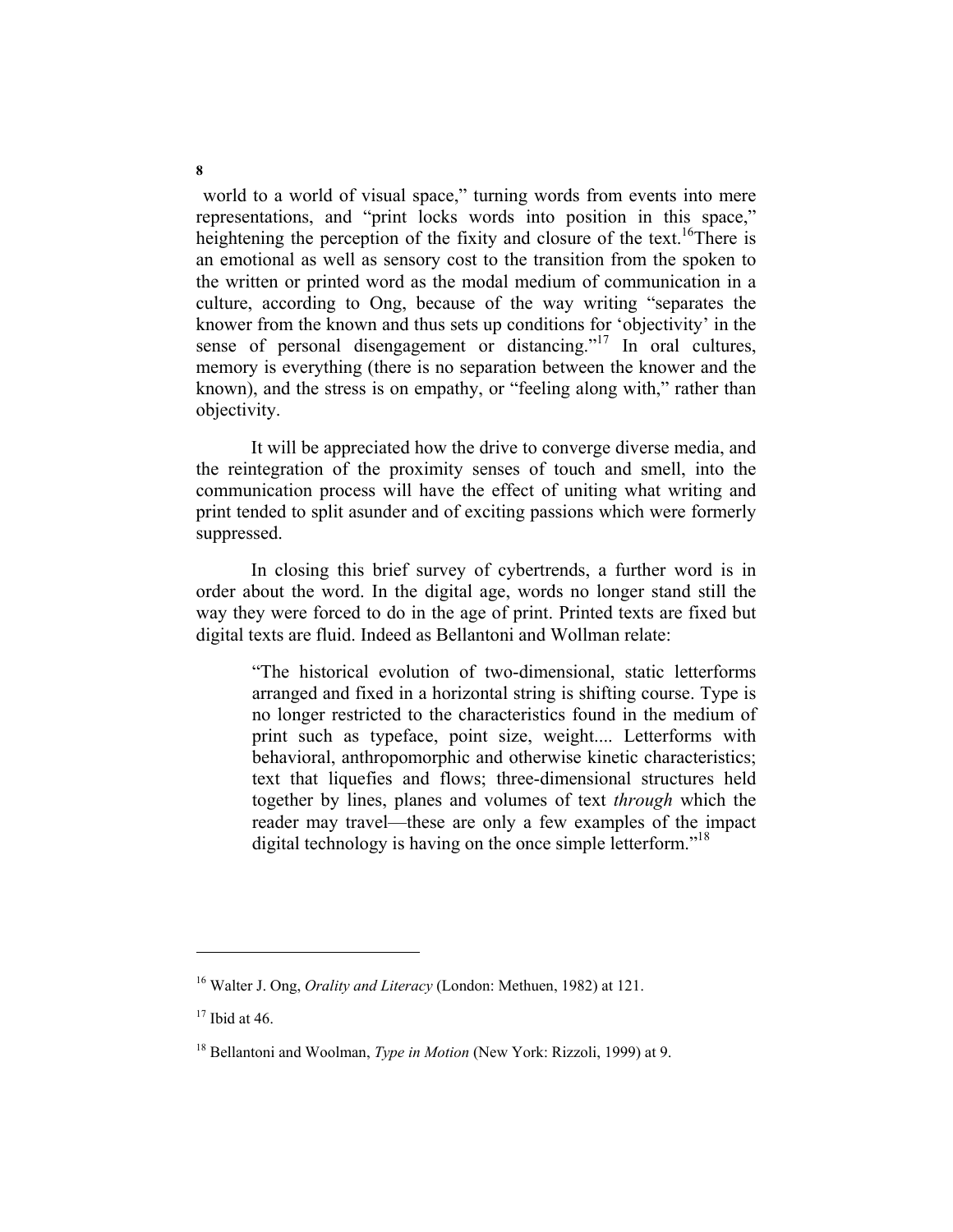In short, digitization has heightened the expressive potential of words, such that now they can change colours, or burst into song or dance before one's eyes.

## **Digital Law-making**

 Most of the books and articles regarding law and cyberspace are concerned with how existing legal rules may be adapted to suit the particular features of the Internet.<sup>19</sup> The assumption throughout this literature is that, while modified legal forms may be required to regulate the Internet, standard forms of legislation will continue to hold in the "real world." Those who take this assumption for granted, however, seriously overlook the influence that Internet use will likely have on ways of thinking about government and the law even outside cyberspace.

 In what follows a series of reflections will be offered concerning what the implicit normative structure of Internet communication may entail for everyday thinking about the present practice and future prospects of governance and legislation in liberal democratic society. In attempting to model what the future holds, however, my approach will be to seek guidance from the past, for the advent of digital technology is reversing many of the distinctions and assumptions which print technology introduced and thus recreating an oral world. It is to the example of primary oral cultures that I therefore propose to turn for instruction in what the emergent forms of law will be in the secondary oral culture of the  $21<sup>st</sup>$  century.

 Up to now legal codes have had the characteristic of being printed texts. The textual form of their conveyance contributed to their authority. What is written down has traditionally seemed final and inalterable in Western culture. As Constance Classen notes in "Literacy as Anti-Culture": "One cannot engage a book in dialogue. A book never changes

<sup>19</sup> See e.g. Michel Racicot et al., *The Cyberspace is Not a "No Law Land": A Study on the Issues of Liability for Content Circulating on the Internet* (Ottawa: Industry Canada, 1997)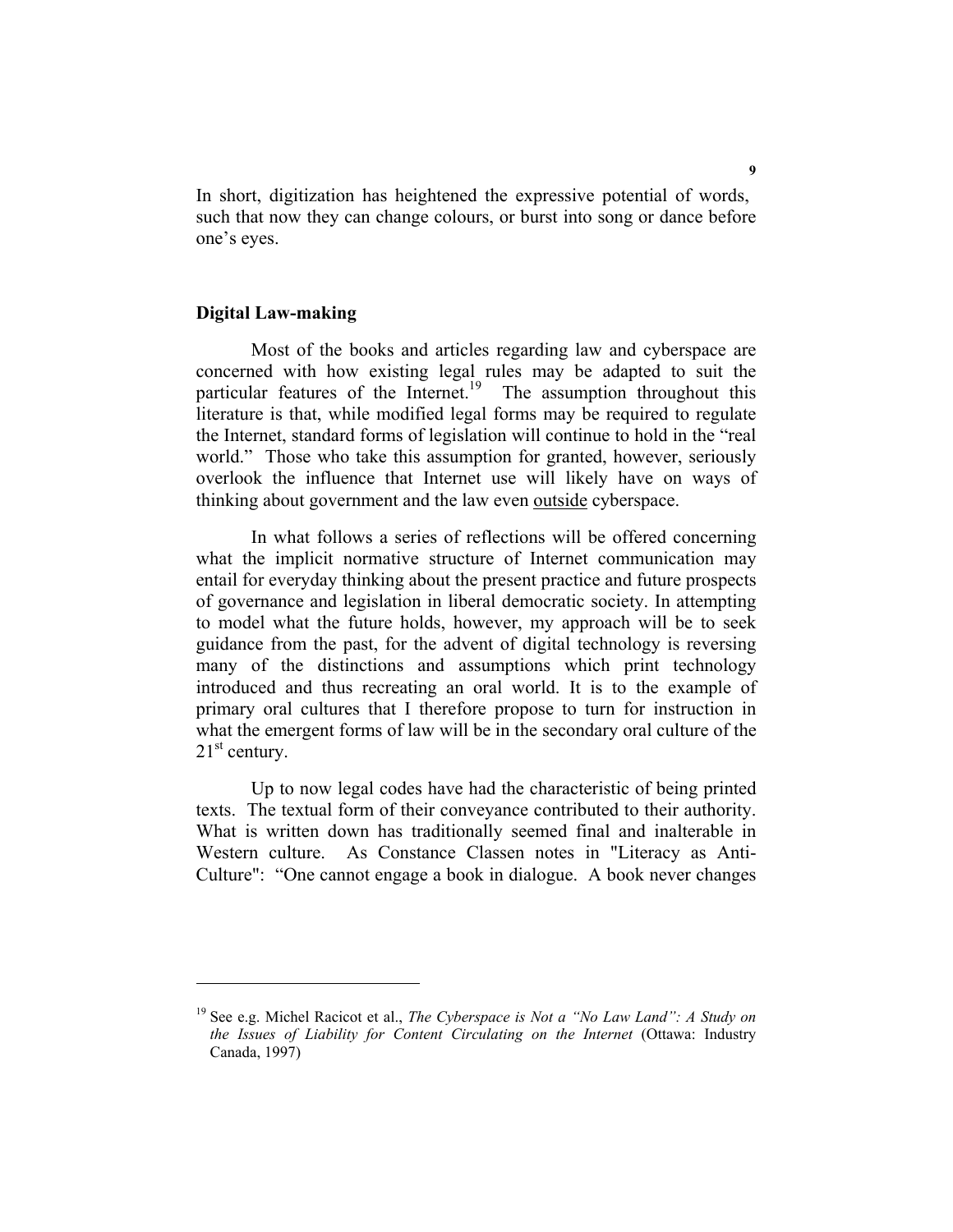its mind, it always affirms what it affirms whether one agrees with it or refutes it  $"20"$ 

 This textual basis of knowledge in literate Western society contrasts with that of oral societies where the absence of written documents may allow for a more fluid and interactive mode of transmitting information. As Classen documents, one of the most striking aspects of the cultural encounter of Europe and the Americas in the sixteenth and seventeenth centuries was the clash between the European textual understanding of knowledge and authority and the Amerindian oral understanding of the same.

 From the perspective of the latter, the European reliance on books appeared rigid, autocratic and life-denying, for the indigenous cosmos was dynamic and personal, ordered and animated by a continuous flow of oral interchange. The European cosmos, by contrast, appeared to be silent, still and impersonal, ordered by a realm of written documents.

 The advent of electronic communications has ushered in a culture of "secondary orality", meaning that while electronic messages may take a written form, the interactive, dialogical character of Internet communications makes it as if they were oral in nature. Internet culture is thus in many ways an oral culture with a number of the distinct traits which characterize oral cultures: synthetic, personal, dynamic, reciprocal. The cultural clash of the future in terms of modes of communications and the social models with which they are associated, therefore, may be between adherents to the old print-based models of culture and law and participants in the new electronic model of social interaction and organization.

 It might be argued that the social models of traditional oral societies could only work on a small, "tribal" scale and thus can have little relevance to the large scale societies of cyberspace. Yet not all oral societies were small-scale. The Inca Empire in South America, for example, consisted of some ten million people who were organized and ruled without the aid of writing. In such cases each small community is integrated into the larger society through an extensive and dynamic

**10** 

<sup>20</sup> Constance Classen, "Literacy as Anti-Culture" in *Worlds of Sense: Exploring the Senses in History and Across Cultures* (London: Routledge, 1993), p. 110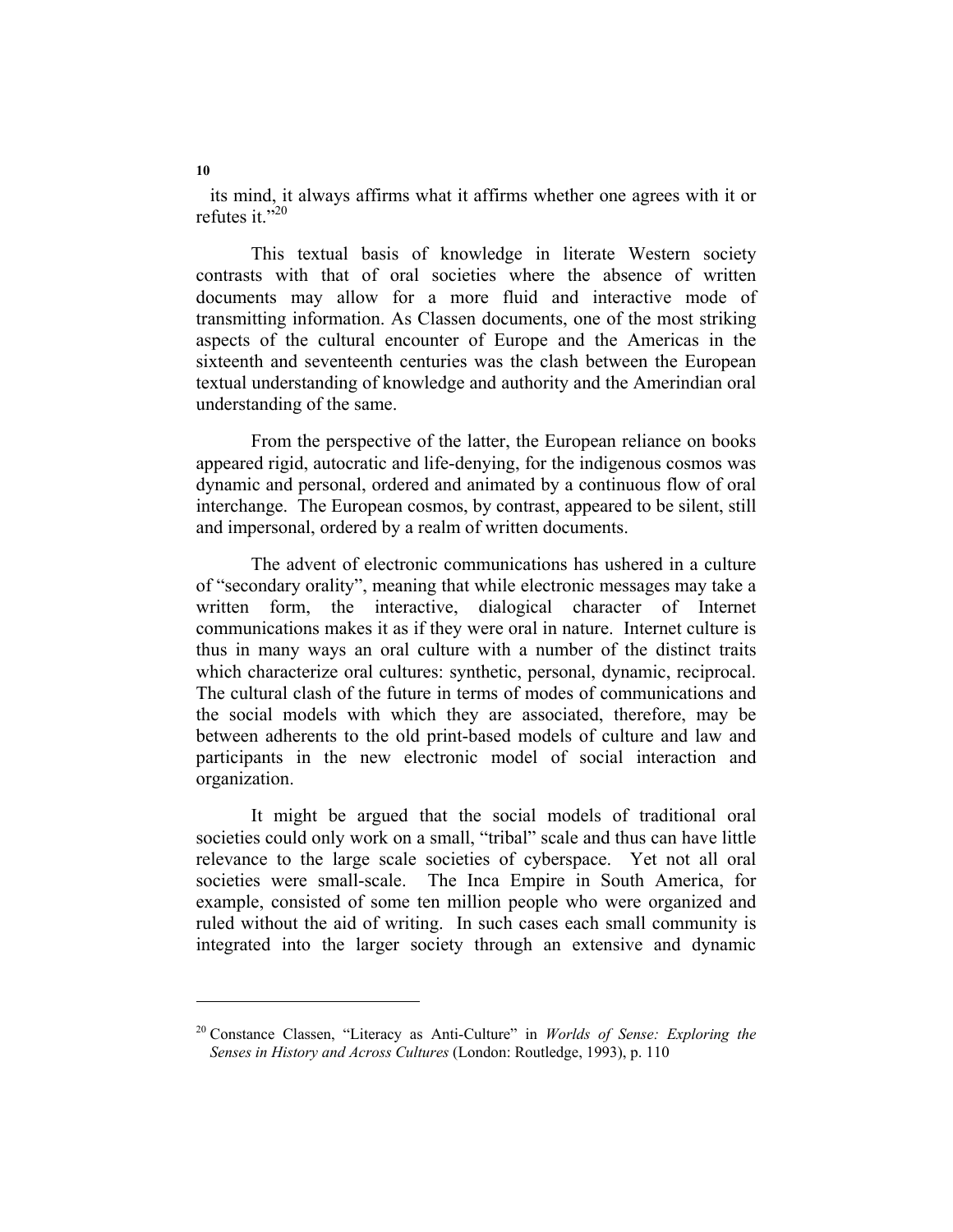network of oral communications. In the example of the Inca Empire, the empire (and also the cosmos) was conceptualized as a living body which required the participation and cooperation of all members in order to survive $21$ 

 Organic models, such as that of the body, may ironically also work well to organize and animate the ostensibly inorganic realm of cyberspace. Corporeal models have the advantage of relating what might otherwise seem to be purely an abstract creation of bureaucracy or tech-nology to the more personal and appealing notion of a living organism with natural structures and functions—an organism in which each individual plays a vital role and serves as a model for the whole. Among the Incas, for instance, employing body models meant that each person could relate to the structures and functions of society and the cosmos from the basis of his or her own personal corporeal experience.

 Current developments in interactive computer technology do in fact point to possibilities for more organically-based models for ordering and interacting in cyberspace. One example is a program called Happenstance. This is described as an "ecological interface [which] translates common computer activities, such as conducting Internet searches, into movement through the landscape."<sup>22</sup> Happenstance uses an image of a garden as a model for accessing and conveying information:

"If you decide, for instance, that you're hungry for Chinese food, you could type a query that gets attached to an icon of a tree seed. You could then plant the seed in the cybergarden of Happenstance to begin a search for nearby restaurants. Today's Internet browsers would list the query results as hyperlinked blocks of text, but inside Happenstance the results appear as leaves sprouting on a tree." $^{23}$ 

 As non-linear, non-textual models for the organization of information, like Happenstance, become popular through Internet use,

**11** 

<sup>21</sup> Constance Classen, *Inca Cosmology and the Human Body* (Salt Lake City: University of Utah Press, 1993)

<sup>22</sup> Davenport, "Virtual Storyworld" at 81.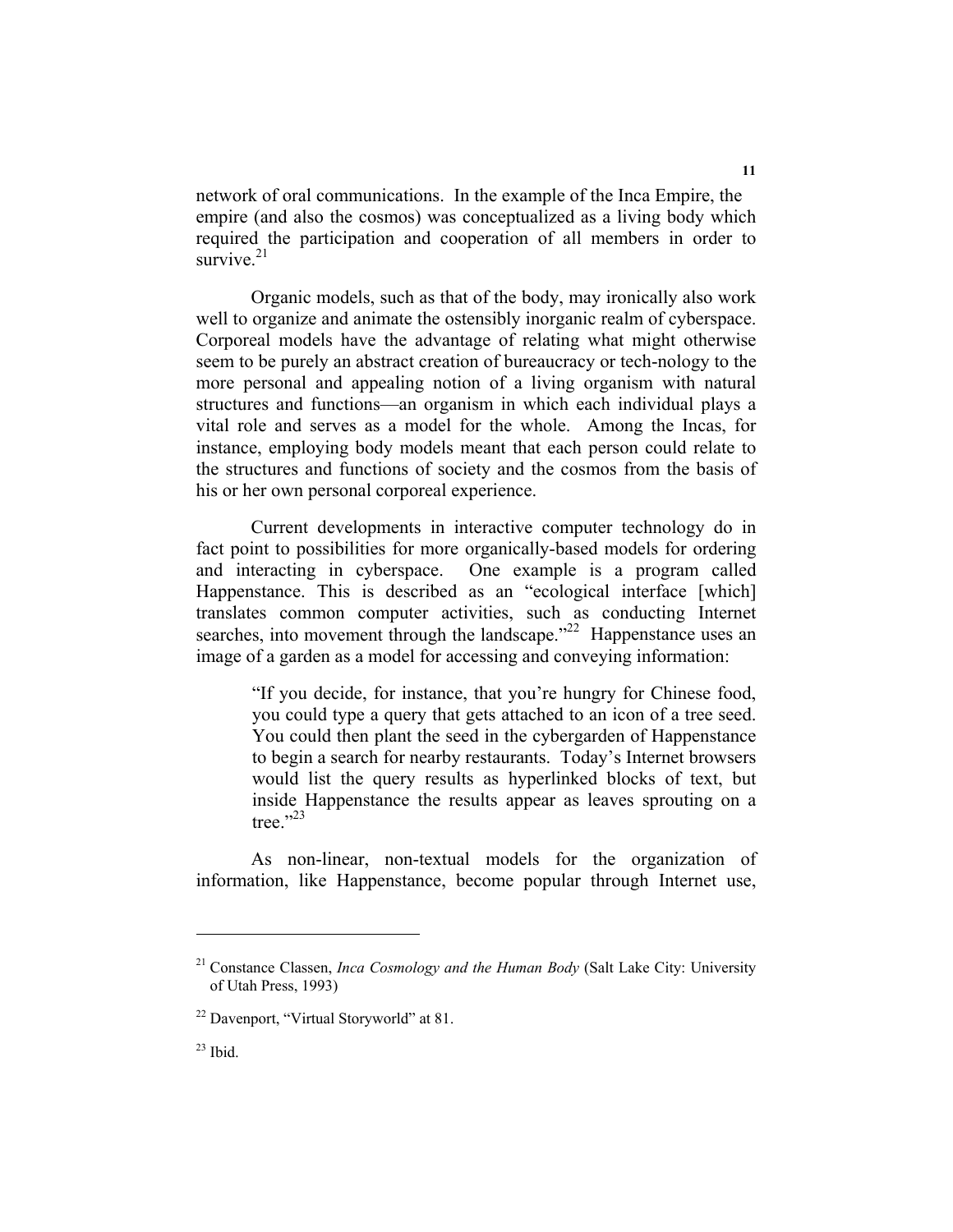existing forms of inscribing and communicating legal codes may come to seem as unwieldy and out of date as Moses' stone tablets. A case in point would the fragmentary state of public access to primary legal materials in electronic form in Canada. The fragmentation is caused by the uneasy juxtaposition of print-based and digitized models of law. It might be thought that the federal and provincial governments should collaborate to make authoritative up-to-date versions of statutes and regulations available on-line in a unified (or at least harmonized) searchable database which the public could access for free. Instead there exists a patchwork of sites, which are mostly only searchable by the title of the statute (i.e. alphabetically) and in all cases contain disclaimers directing users to rely upon "official" print versions.<sup>24</sup> Not only is this hybrid (semi-digitized) "system" unwieldy, it is unworkable.

 The idea of print versions being authoritative (and their digital counterparts not) is one of the fictions which governments will have to abandon if they are to face up to the implications of digitization for the dissemination of legislation. For in cyberspace all texts are equal—and interchangeable on account of the desubstantiating, fluid character of code:

"Digital text is fluid because, taking the form of codes, it can always be reconfigured, reformatted, rewritten. Digital text hence is infinitely adaptable to different needs and uses, and since it consists of codes that other codes can search, rearrange and otherwise manipulate, digital text is always open, unbordered, unfinished and unfinishable, capable of infinite extension.<sup>225</sup>

What then are the implications of code for codification—or in other words, of digitization for legislation? I would like to describe four main ones, borrowing from the rhetorician Richard Lanham's discussion of the implications of digitizaton in *The Electronic Word*:

 1. The first point to recognize is that once a text has been digitized it can be metamorphosed endlessly. This is the difference

**12** 

<sup>&</sup>lt;sup>24</sup> Theresa Scassa, "The Best Things in Law are Free? Towards Quality Free Public Access to Primary Legal Materials in Canada" (2000) 23 Dal. L.J. 301.

<sup>25</sup> George Landow, "Hypertext as Collage-Writing" in Peter Lunenfeld, ed., *The Digital Dialectic: New Essays on New Media* (Cambridge: The MIT Press, 1999) at 166.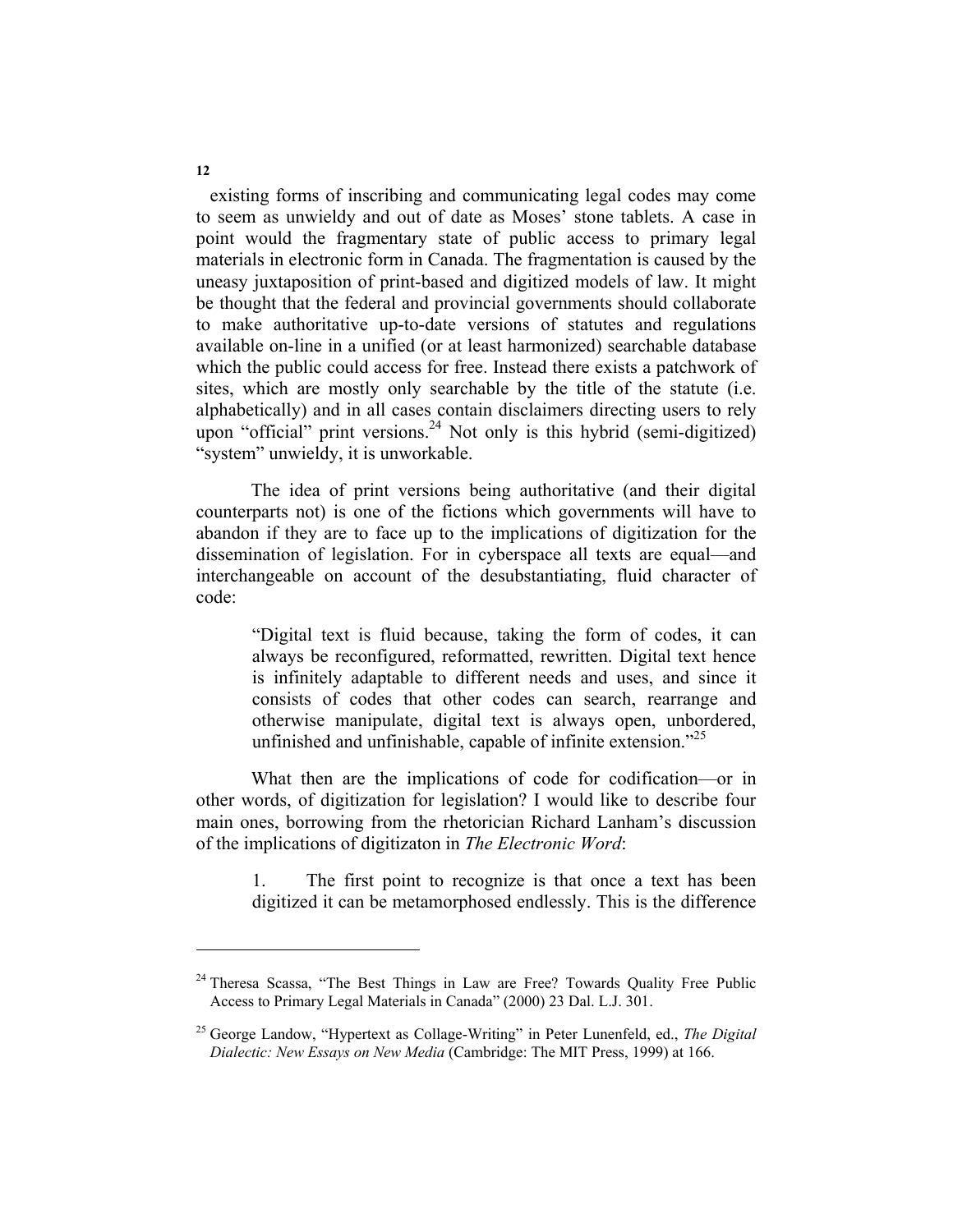between the law in books and the law in electrons (or action, if you prefer).

 2. The second point is to grant that author and reader, legislator and legislatee, are equal participants in the text or statute's construction, since the reader (with the text on his/her computer screen) is equally able "to add to a text or subtract from it, rearrange it, revise it, suffuse it with commentary," introduce graphics, or transform it into music if he/she wants.<sup>26</sup> This is the difference between the doctrine of legal interactivism and the now outmoded doctrine of legal positivism, which as we have seen only makes sense given a print-based communications order.

 3. The third point is to stop thinking of statutes as bounded texts and start conceptualizing them as "delivery systems," or exercises in "interactive fictionalized modeling."<sup>27</sup>On this model a statute would be composed of a series of alternative scenarios or hypotheticals which user-citizens could choose between and enact for themselves on a completely individualized basis. The inspiration for this model comes from music as much as MUDs specifically from the vision of the future of music which Glenn Gould advanced in "The Prospects of Recording": "Gould argued for an interactive listener who would splice the apes in his collection into new composite performances. 'I'd love,' he said, 'to issue a kit of variant performances and let the listener assemble his own performance.'<sup>28</sup>

4. The final point is to consider law as performance rather than enactment—or better, as to be acted out rather than decreed. This is consistent with the way in which laws are often communicated and impressed on participants through bodily rituals in primary oral societies. Laws are hence not visual texts, as they are in the West, or even exclusively verbal, but multisensory.

<sup>26</sup> Richard Lanham, *The Electronic Word* (Chicago: University of Chicago Press, 1993) at 6.

 $27$  Ibid at 6, 126-29.

 $^{28}$  Ibid at 274. On Gould's social and legal philosophy see David Howes, "La constitution" de Glenn Gould" in J-G Belley, ed., *Le droit soluble* (Paris: GRD, 1999).